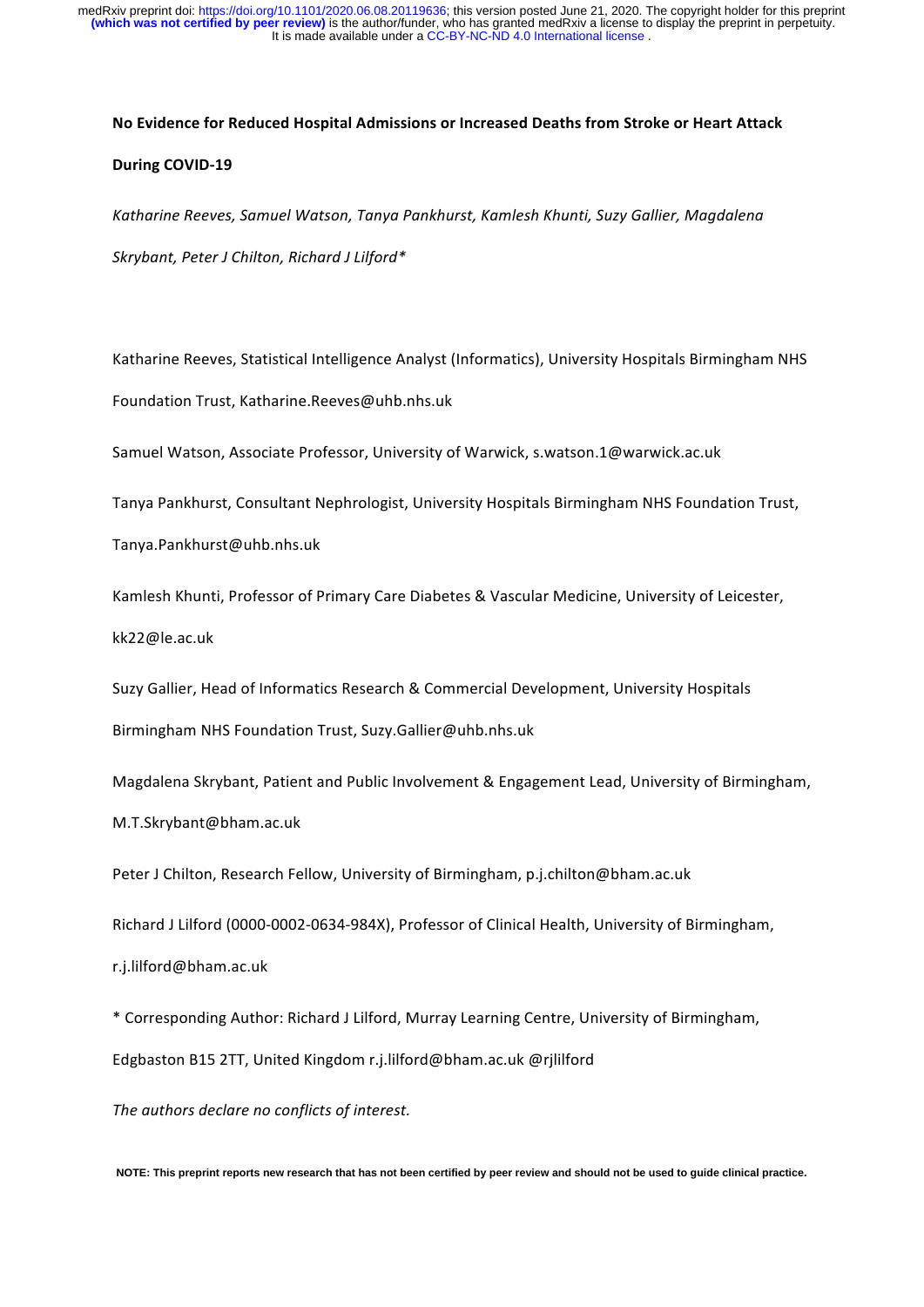Claims that hospital admissions for heart attack and stroke have declined over the COVID-19 pandemic have been made in at least 16 newspaper articles in the UK (Table 1). In contrast, data from the West Midlands Ambulance Service (WMAS) have not reported any reduction in call-outs for patients with stroke or ST-Elevation Myocardial Infarction (STEMI).<sup>1</sup> However, not all admissions with these diseases arrive via the Accident and Emergency (A&E) department. Furthermore, a study from Italy showed around a 30% reduction in acute coronary syndrome related hospital admission during the COVID-19 crisis.<sup>2</sup> We therefore examined admissions to University Hospitals Birmingham NHS Foundation Trust, which is the UK's largest hospital group and lies within the WMAS footprint. We examined cases admitted with STEMI (Codes I21.0 to I21.3 and I21.9) and stroke (Codes I61.0 to I61.9 and I63.0 to 163.9) from week 1 of 2016 to week 17 of 2019 and compared to the same period in 2020 pre and post lockdown. We examined three end-points: total admissions, admissions from A&E, and seven-day in-hospital mortality. The figure shows the number of admissions over time and proportionate differences from the 2016-2019 average. Small reductions in weekly admissions were observed for STEMI (-4·2, 95% CI [-10·6, 2·1], p=0·17) and stroke (-4·4 [-10·8, 2·0], p=0·15), but there was little evidence that this represents a shift in the overall mean in the post-lockdown period. We found little evidence of a difference in the number of patients being admitted through the emergency department (STEMI: -3 $\cdot$ 6 percentage points [pp], 95% CI [2 $\cdot$ 1, -9 $\cdot$ 3], p=0 $\cdot$ 19; stroke: -5 $\cdot$ 0 pp, 95% CI  $[1.7, -11.7]$ , p=0.19) or seven-day in-hospital mortality (STEMI: -0.0 pp, 95% CI  $[1.4, -1.4]$ ,  $p=1.00$ ; stroke: -1.6 pp, 95% CI [1.1, -4.3],  $p=0.21$ ). Examination of the long run series in the Figure shows that there were larger spikes and troughs over the entire observation period, than those observed after lockdown occurred.

In summary, despite reported media claims of reduction in emergency cardiovascular hospital admissions, we did not observe any evidence of a reduction in admissions with these conditions. We argue that evidence on admission rates should be presented over time as well as statistically. We cannot exclude a modest effect of COVID-19 on admission rates for the serious and treatable emergency conditions studied here.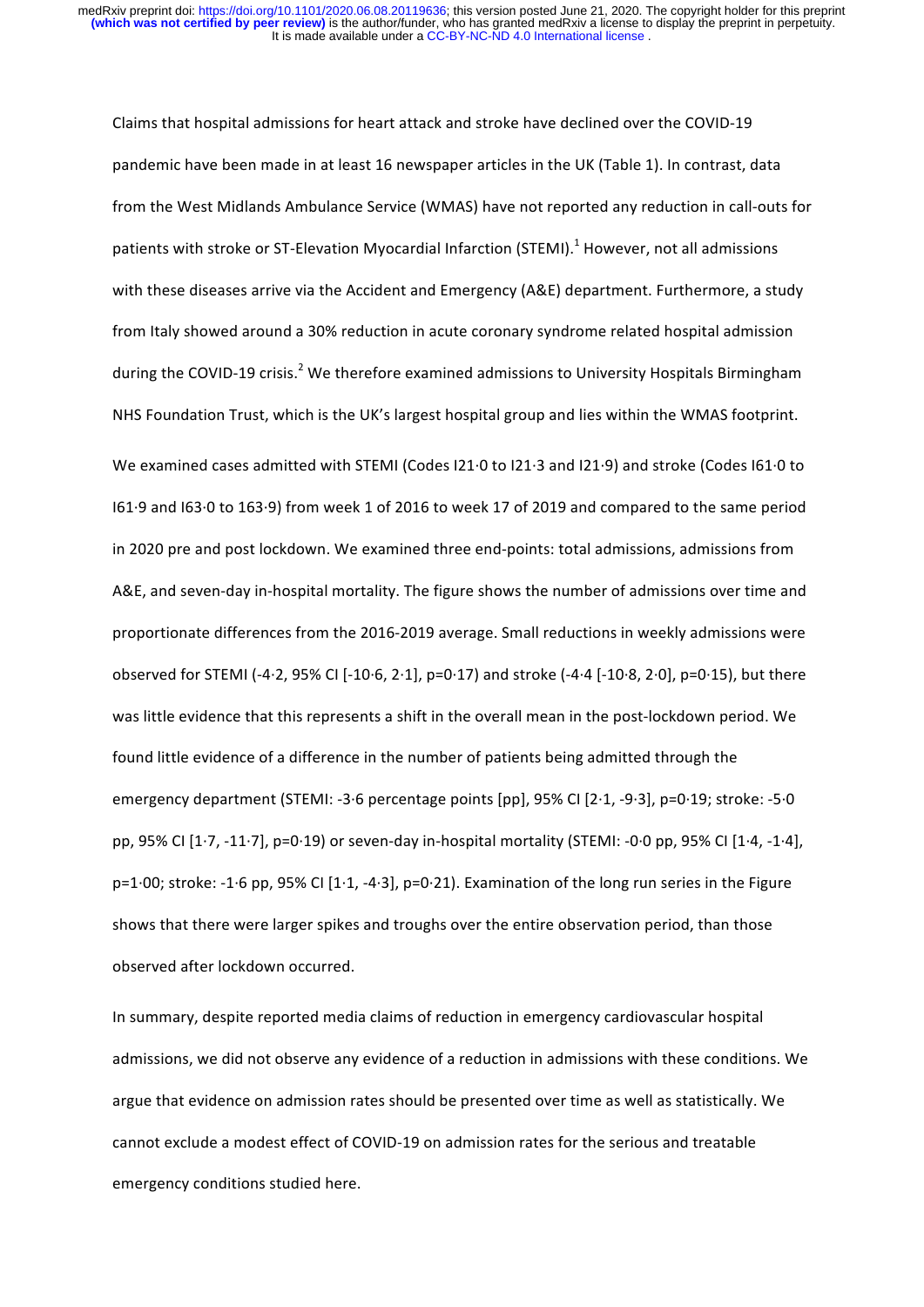It is made available under a [CC-BY-NC-ND 4.0 International license](http://creativecommons.org/licenses/by-nc-nd/4.0/) . medRxiv preprint doi: [https://doi.org/10.1101/2020.06.08.20119636;](https://doi.org/10.1101/2020.06.08.20119636) this version posted June 21, 2020. The copyright holder for this preprint<br>(**which was not certified by peer review)** is the author/funder, who has granted





*Top panel:* 4-week moving average of weekly admissions for heart attack (left) and Stroke (right). Bottom panel: Percentage change from 2016-2019 average number of admissions to 2020 number of *admissions for heart attack (left)* and stroke (right).

The start of the lockdown period in the United Kingdom is shown by a red line at week 13 (23/04/20).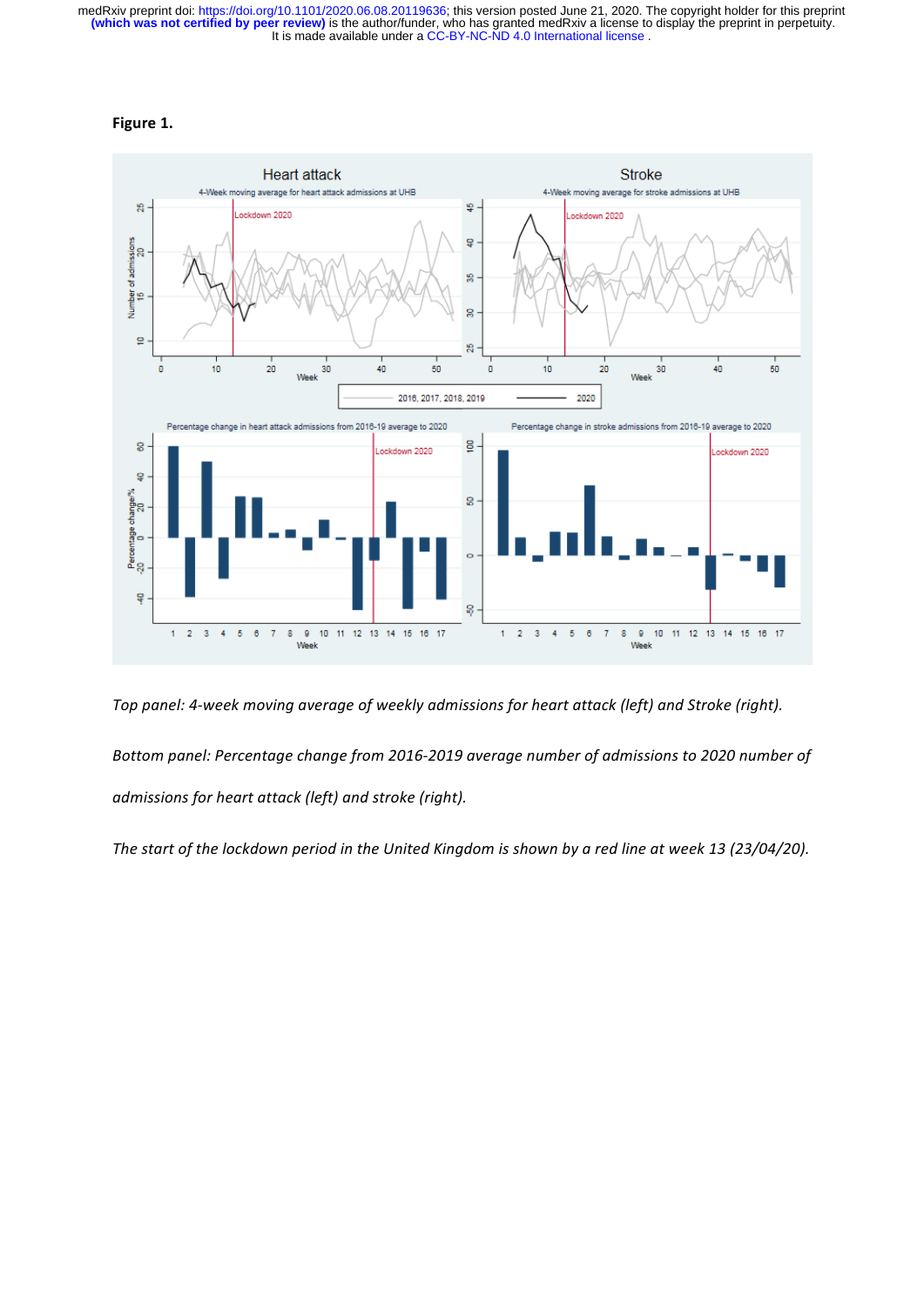It is made available under a [CC-BY-NC-ND 4.0 International license](http://creativecommons.org/licenses/by-nc-nd/4.0/) . medRxiv preprint doi: [https://doi.org/10.1101/2020.06.08.20119636;](https://doi.org/10.1101/2020.06.08.20119636) this version posted June 21, 2020. The copyright holder for this preprint<br>(**which was not certified by peer review)** is the author/funder, who has granted

### **References:**

- 1. Lumley-Holmes J, Brake S, Docherty M, Lilford R, Watson S. Emergency ambulance services for heart attack and stroke during UK's COVID-19 lockdown. *Lancet*. 2020. DOI: 10.1016/S0140-6736(20)31031-X.
- 2. De Filippo O, D'Ascenzo F, Angelini F, et al. Reduced Rate of Hospital Admissions for ACS during Covid-19 Outbreak in Northern Italy. N Engl J Med. 2020. DOI: 10.1056/NEJMc2009166.

## **Acknowledgements:**

This work uses data provided by patients and collected by the NHS as part of their care and support at University Hospitals Birmingham NHS Foundation Trust. It has been approved by University Hospitals Birmingham NHS Foundation Trust, Clinical Audit Registration & Management System and the COVID-19 research facilitation group under application reference [16049].

## **Funding Source:**

This study was funded by the National Institute for Health Research (NIHR) Applied Research Collaboration (ARC) West Midlands and NIHR ARC East Midlands. Views expressed are not necessarily those of the NHS, the NIHR or the Department of Health and Social Care.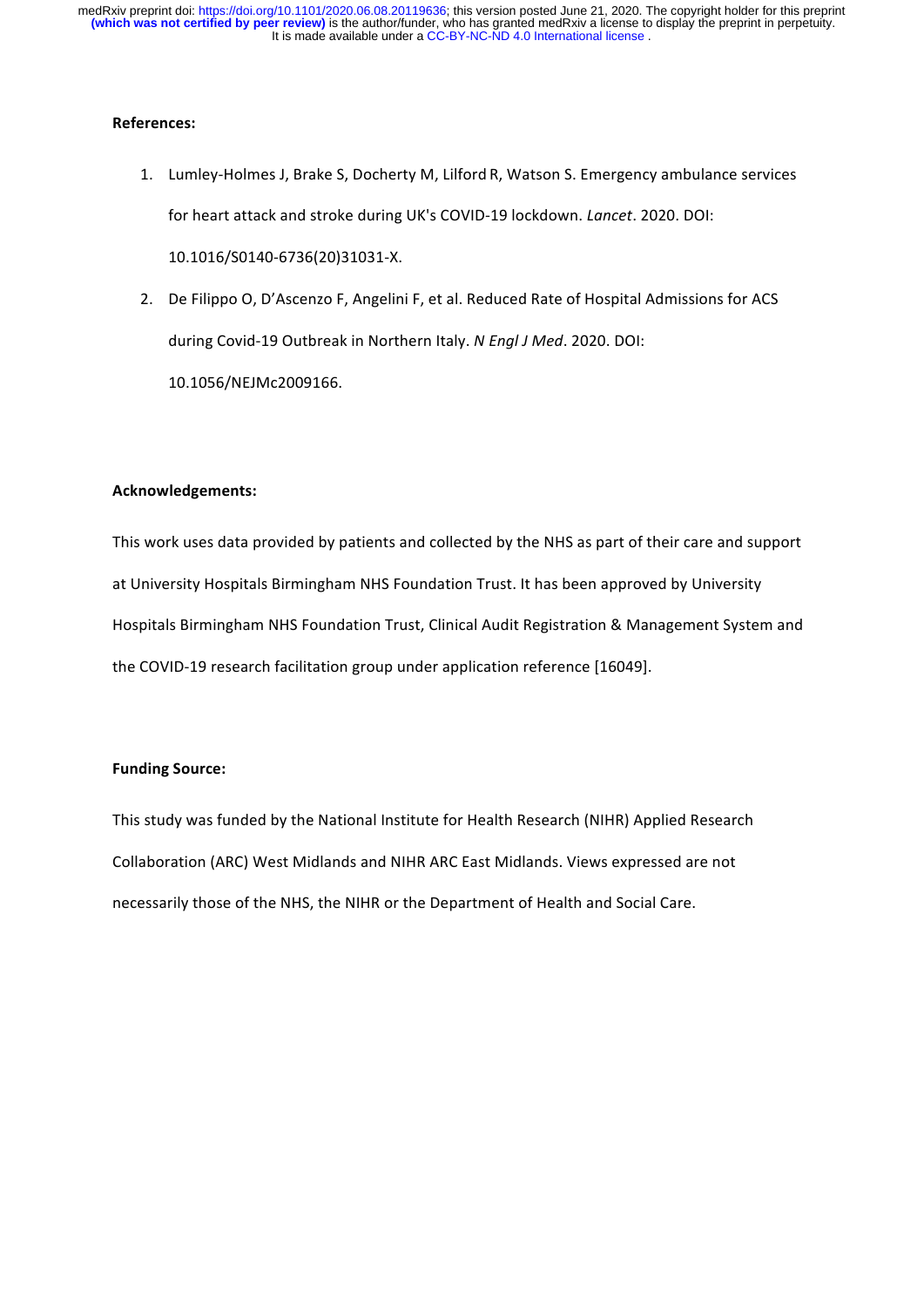Table 1. Newspaper reports on declining access to hospital care for stroke and heart attack

| <b>Date</b> | <b>Source</b> | <b>Headline</b>              | <b>Comment</b>                                                              | URL                                   |
|-------------|---------------|------------------------------|-----------------------------------------------------------------------------|---------------------------------------|
| 2020-04-06  | Guardian      | Fears that people self-      | Senior clinical lecturer (Dr Pankhania) warns the NHS does not have         | https://www.theguardian.com/world     |
|             |               | isolating with Covid-19      | monitoring system in place for people suspected of having coronavirus.      | /2020/apr/06/fears-britons-self-      |
|             |               | may seek help too late.      | Danger people will only arrive when symptoms very severe.                   | isolating-covid-19-seek-help-too-late |
| 2020-04-06  | The Times     | Heart attack victims scared  | Patients are putting their lives at risk by not attending A&E for fear of   | https://www.thetimes.co.uk/article/c  |
|             |               | to seek help at A&E.         | catching COVID-19. Numbers of people attending A&E are down by              | oronavirus-heart-attack-victims-      |
|             |               |                              | about 50% and doctors are concerned that they are not seeing the            | scared-to-seek-help-at-a-amp-e-       |
|             |               |                              | number of stroke/heart attack patients they would expect to see.            | x239clr5l                             |
| 2020-04-07  | Daily Mail    | ERs are seeing up to 60%     | Emergency Rooms in the US are seeing less than half of the usual            | https://www.dailymail.co.uk/health/   |
|             |               | fewer heart attack patients  | number of heart attack patients.                                            | article-8197459/ERs-seeing-60-        |
|             |               | as those infected with       |                                                                             | fewer-heart-attack-patients-          |
|             |               | coronavirus fill hospital    |                                                                             | coronavirus-patients-beds.html        |
|             |               | beds but cardiac             |                                                                             |                                       |
|             |               | emergencies mysteriously     |                                                                             |                                       |
|             |               | 'disappear'.                 |                                                                             |                                       |
| 2020-04-09  | Telegraph     | A&E attendances at lowest    | There was a 29% drop in A&E attendances from the same month last            | https://www.telegraph.co.uk/news/2    |
|             |               | point since records began    | year. This includes a 50% drop in heart attack attendances. NHS England     | 020/04/09/ae-attendances-lowest-      |
|             |               | amid corona virus            | report that this is most likely due to the coronavirus.                     | point-since-records-began-amid-       |
|             |               | outbreak.                    |                                                                             | coronavirus/                          |
| 2020-04-10  | The Sun       | Lives at Risk: Cancer, heart | Cancer, heart attack and stroke patients are putting their lives at risk by | https://www.thesun.co.uk/news/113     |
|             |               | attack and stroke patients   | not seeking medical help from accident and emergency services during        | 71854/cancer-heart-attack-stroke-     |
|             |               | avoiding A&E over            | the coronavirus pandemic.                                                   | patients-avoid-hospital-coronavirus/  |
|             |               | coronavirus fears - as       |                                                                             |                                       |
|             |               | figures hit record low.      |                                                                             |                                       |
| 2020-04-10  | The Times     | Fears for cancer, heart      | Numbers of patients presenting at A&E was at a record low in March          | https://www.thetimes.co.uk/article/c  |
|             |               | attack and stroke patients   | 2020. Cancer, heart attack and stroke victims are among those avoiding      | oronavirus-fears-for-the-patients-    |
|             |               | shunning A&E                 | hospital due to coronavirus fears.                                          | shunning-a-e-djppc62tl                |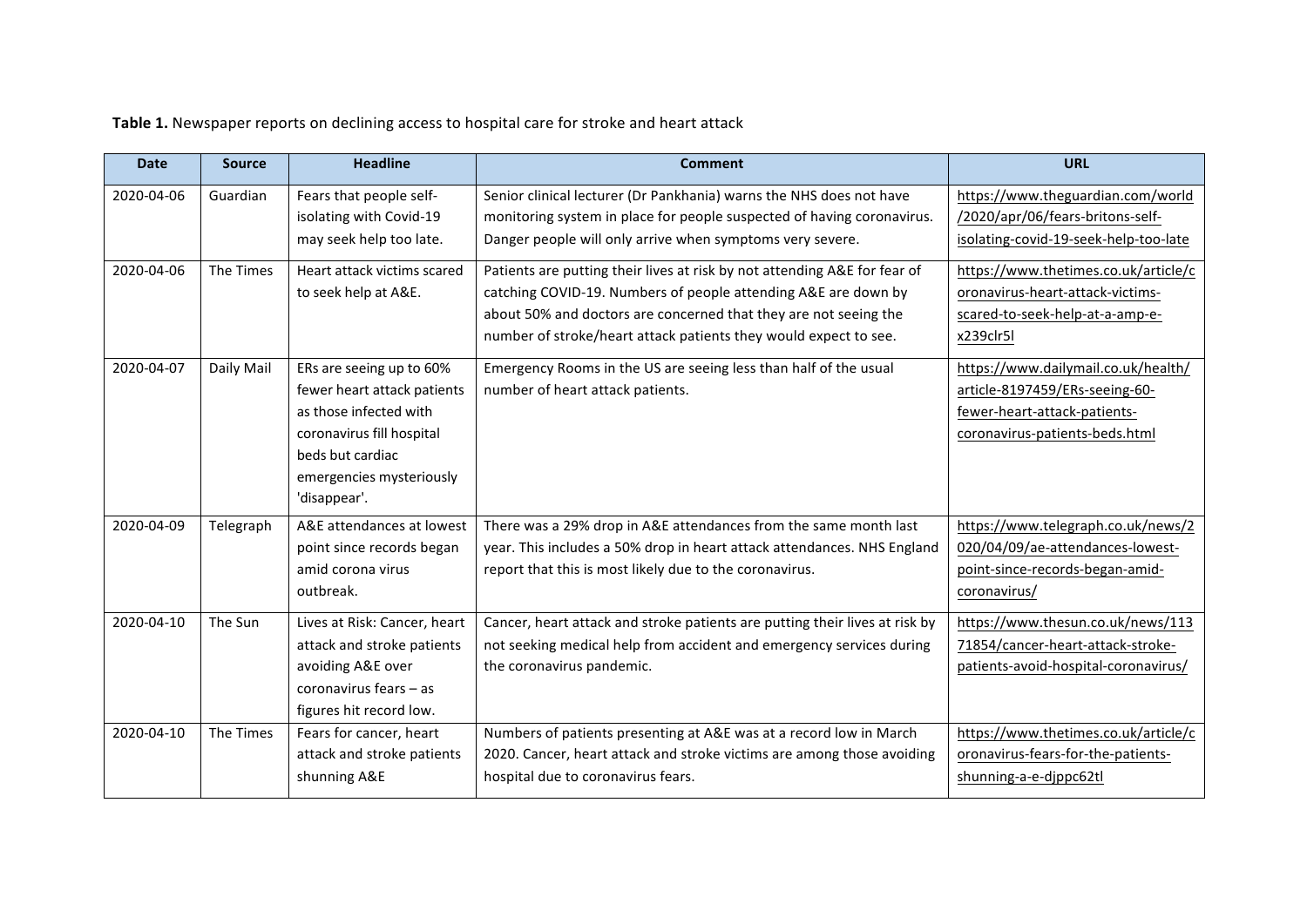| 2020-04-16          | Guardian        | Warning as UK coronavirus<br>outbreak leads to sharp<br>rise in deaths at home                                                                                                                                | Minutes from a remote meeting held by London A&E chiefs reveal that<br>people are reluctant to call an ambulance when they need it during the<br>coronavirus pandemic. This has led to a sharp rise in seriously ill people<br>dying at home. This includes people dying from cardiac arrest.                                                                                                         | https://www.theguardian.com/societ<br>y/2020/apr/15/sharp-rise-in-ill-<br>patients-dying-at-home-since-<br>coronavirus-outbreak |
|---------------------|-----------------|---------------------------------------------------------------------------------------------------------------------------------------------------------------------------------------------------------------|-------------------------------------------------------------------------------------------------------------------------------------------------------------------------------------------------------------------------------------------------------------------------------------------------------------------------------------------------------------------------------------------------------|---------------------------------------------------------------------------------------------------------------------------------|
| 2020-04-16          | Guardian        | Concern as heart and<br>stroke patients delay<br>seeking help                                                                                                                                                 | President of the Royal College of Physicians (Andrew Goddard) states<br>that consultants in cardiology and emergency medicine report a drop in<br>patients presenting with heart attack symptoms. The Association of<br>British Neurologists' stroke advisory group (David Werring) reported a<br>reduction in people being referred with stroke or treated for stroke as<br>the same time last year. | https://www.theguardian.com/world<br>/2020/apr/16/coronavirus-concern-<br>heart-attack-stroke-patients-delay-<br>seeking-help   |
| 2020-04-16          | Daily Mail      | Coronavirus crisis has<br>caused a spike in the<br>number of Britons dying<br>from cardiac arrests at<br>home because people are<br>'too scared to call 999 in<br>case they catch the disease<br>in hospital' | People who are seriously ill are delaying calling the emergency services<br>due to fear of getting the coronavirus in hospital or fear of<br>overburdening the system. As a consequence, people are dying in their<br>own homes.                                                                                                                                                                      | https://www.dailymail.co.uk/news/ar<br>ticle-8224797/Coronavirus-crisis-<br>causes-spike-number-Britons-dying-<br>home.html     |
| 2020-04-17          | <b>BBC News</b> | Non-virus patients 'at risk'<br>over hospital avoidance                                                                                                                                                       | People in Yorkshire put their health at risk due to not seeing help when<br>they need it due to fears of getting coronavirus or of overloading the<br>healthcare system. Since the start of the crisis, the number of potential<br>heart attack and stroke sufferers seen by medics in Sheffield has halved.                                                                                          | https://www.bbc.co.uk/news/uk-<br>england-52323908                                                                              |
| $2020 - 04 -$<br>20 | <b>BBC News</b> | Coronavirus: Over 300<br>patients refuse ambulance<br>over Covid-19 fears                                                                                                                                     | A health chief (Toby Lewis) said that patients with severe illnesses<br>refuse to be taken to hospital by ambulance due to fears over<br>coronavirus.                                                                                                                                                                                                                                                 | https://www.bbc.co.uk/news/uk-<br>england-birmingham-52412394                                                                   |
| 2020-04-22          | Daily Mail      | Heart attack and stroke<br>victims have to wait more<br>than TWO HOURS for an<br>ambulance as coronavirus                                                                                                     | Emergency response times are the 'worst on record' during the<br>coronavirus due to a surge in demand and call outs due to coronavirus<br>and many paramedics off sick. Patients with heart attacks and stroke<br>face a response time of 2h 20minutes. They should have a response                                                                                                                   | https://www.dailymail.co.uk/news/ar<br>ticle-8246947/Heart-attack-stroke-<br>victims-wait-TWO-HOURS-<br>ambulance.html          |